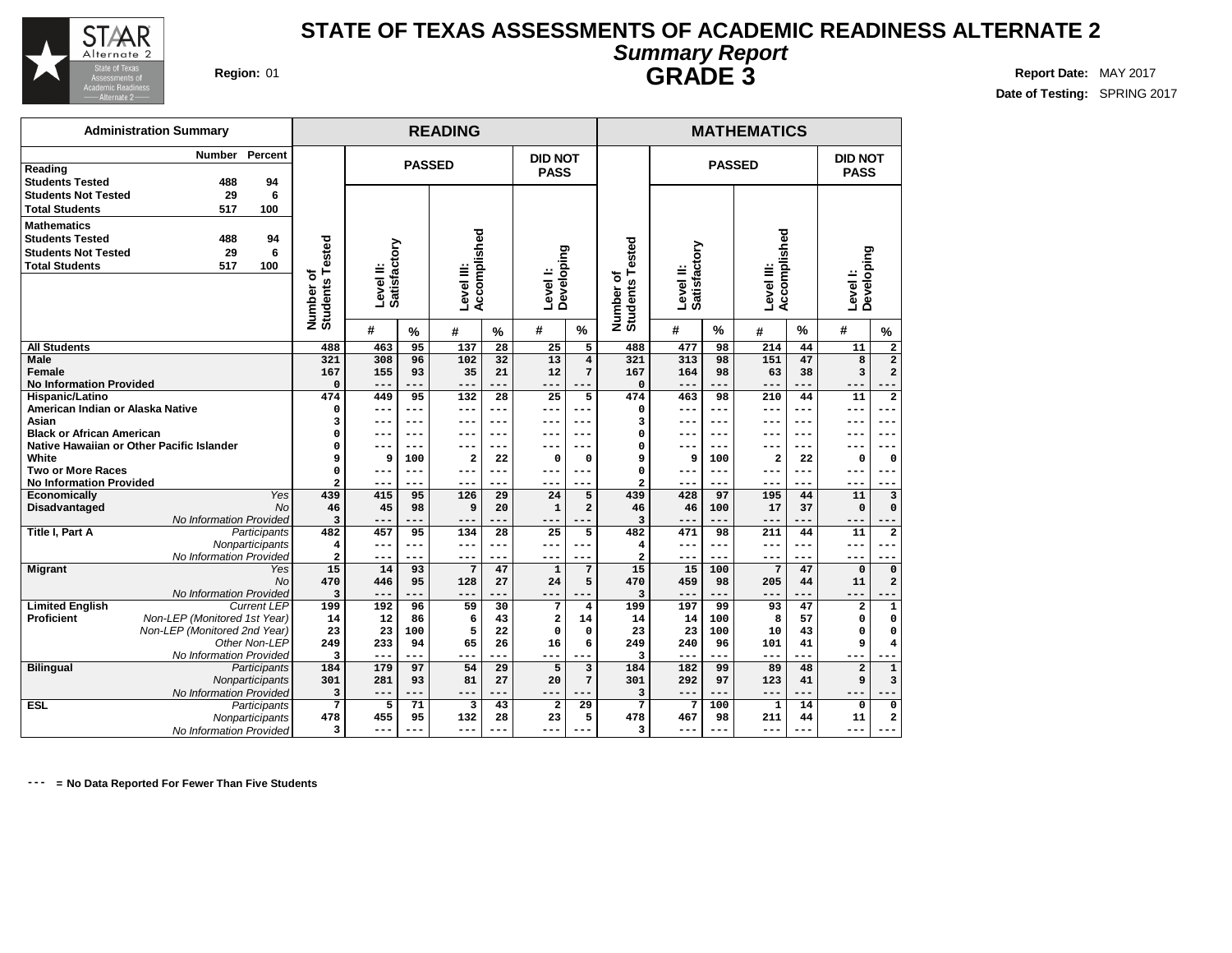

**Date of Testing:** SPRING 2017

# **GRADE 4**

**Administration Summary Number Percent Reading Students Tested 487 91 Students Not Tested 50 9 Total Students 537 100 Mathematics Students Tested 488 91 Students Not Tested 49 9 Total Students 537 100 Writing Students Tested 487 91 Students Not Tested 48 9 Total Students 535 100 READING MATHEMATICS WRITING PASSED DID NOT PASS PASSED DID NOT PASS PASSED DID NOT PASS Number of Students Tested Level II: Satisfactory Level III: Accomplished Level I: Developing Number of Students Tested Level II: Satisfactory Level III: Accomplished Level I: Developing Number of Students Tested Level II: Satisfactory Level III: Accomplished Level I: Developing # % # % # % # % # % # % # % # % # % All Students Male Female No Information Provided Hispanic/Latino American Indian or Alaska Native Asian Black or African American Native Hawaiian or Other Pacific Islander White Two or More Races No Information Provided Economically** Yes **Disadvantaged** No No Information Provided **Title I, Part A** Participants **Nonparticipants** No Information Provided<br>Yes **Migrant No No Information Provided**<br>Current LEP Limited **English**<br>Proficient **Proficient** Non-LEP (Monitored 1st Year) Non-LEP (Monitored 2nd Year) Other Non-LEP No Information Provided **Bilingual** Participants **Nonparticipants** No Information Provided **ESL** Participants **Nonparticipants** No Information Provided **487 468 96 158 32 19 4 341 329 96 115 34 12 4 146 139 95 43 29 7 5 0 --- --- --- --- --- --- 471 453 96 152 32 18 4 0 --- --- --- --- --- --- 2 --- --- --- --- --- --- 1 --- --- --- --- --- --- 0 --- --- --- --- --- --- 12 12 100 4 33 0 0 0 --- --- --- --- --- --- 1 --- --- --- --- --- --- 432 419 97 139 32 13 3 54 48 89 18 33 6 11 1 --- --- --- --- --- --- 483 465 96 156 32 18 4 2 --- --- --- --- --- --- 2 --- --- --- --- --- --- 9 9 100 2 22 0 0 477 458 96 155 32 19 4 1 --- --- --- --- --- --- 172 169 98 61 35 3 2 44 43 98 19 43 1 2 15 15 100 8 53 0 0 254 240 94 69 27 14 6 2 --- --- --- --- --- --- 155 152 98 57 37 3 2 331 315 95 100 30 16 5 1 --- --- --- --- --- --- 0 --- --- --- --- --- --- 486 467 96 157 32 19 4 1 --- --- --- --- --- --- 488 478 98 204 42 10 2 342 336 98 151 44 6 2 146 142 97 53 36 4 3 0 --- --- --- --- --- --- 472 463 98 197 42 9 2 0 --- --- --- --- --- --- 2 --- --- --- --- --- --- 1 --- --- --- --- --- --- 0 --- --- --- --- --- --- 12 12 100 5 42 0 0 0 --- --- --- --- --- --- 1 --- --- --- --- --- --- 434 428 99 184 42 6 1 53 49 92 19 36 4 8 1 --- --- --- --- --- --- 484 474 98 201 42 10 2 2 --- --- --- --- --- --- 2 --- --- --- --- --- --- 9 9 100 4 44 0 0 478 468 98 199 42 10 2 1 --- --- --- --- --- --- 172 171 99 76 44 1 1 43 43 100 24 56 0 0 15 15 100 11 73 0 0 256 247 96 92 36 9 4 2 --- --- --- --- --- --- 155 154 99 73 47 1 1 332 323 97 130 39 9 3 1 --- --- --- --- --- --- 0 --- --- --- --- --- --- 487 477 98 203 42 10 2 1 --- --- --- --- --- --- 487 465 95 216 44 22 5 342 327 96 156 46 15 4 145 138 95 60 41 7 5 0 --- --- --- --- --- --- 471 450 96 211 45 21 4 0 --- --- --- --- --- --- 2 --- --- --- --- --- --- 1 --- --- --- --- --- --- 0 --- --- --- --- --- --- 12 12 100 4 33 0 0 0 --- --- --- --- --- --- 1 --- --- --- --- --- --- 434 415 96 197 45 19 4 52 49 94 19 37 3 6 1 --- --- --- --- --- --- 483 462 96 214 44 21 4 2 --- --- --- --- --- --- 2 --- --- --- --- --- --- 9 9 100 3 33 0 0 477 455 95 213 45 22 5 1 --- --- --- --- --- --- 170 163 96 83 49 7 4 44 44 100 25 57 0 0 15 15 100 11 73 0 0 256 241 94 97 38 15 6 2 --- --- --- --- --- --- 153 146 95 79 52 7 5 333 318 95 137 41 15 5 1 --- --- --- --- --- --- 0 --- --- --- --- --- --- 486 464 95 216 44 22 5 1 --- --- --- --- --- ---**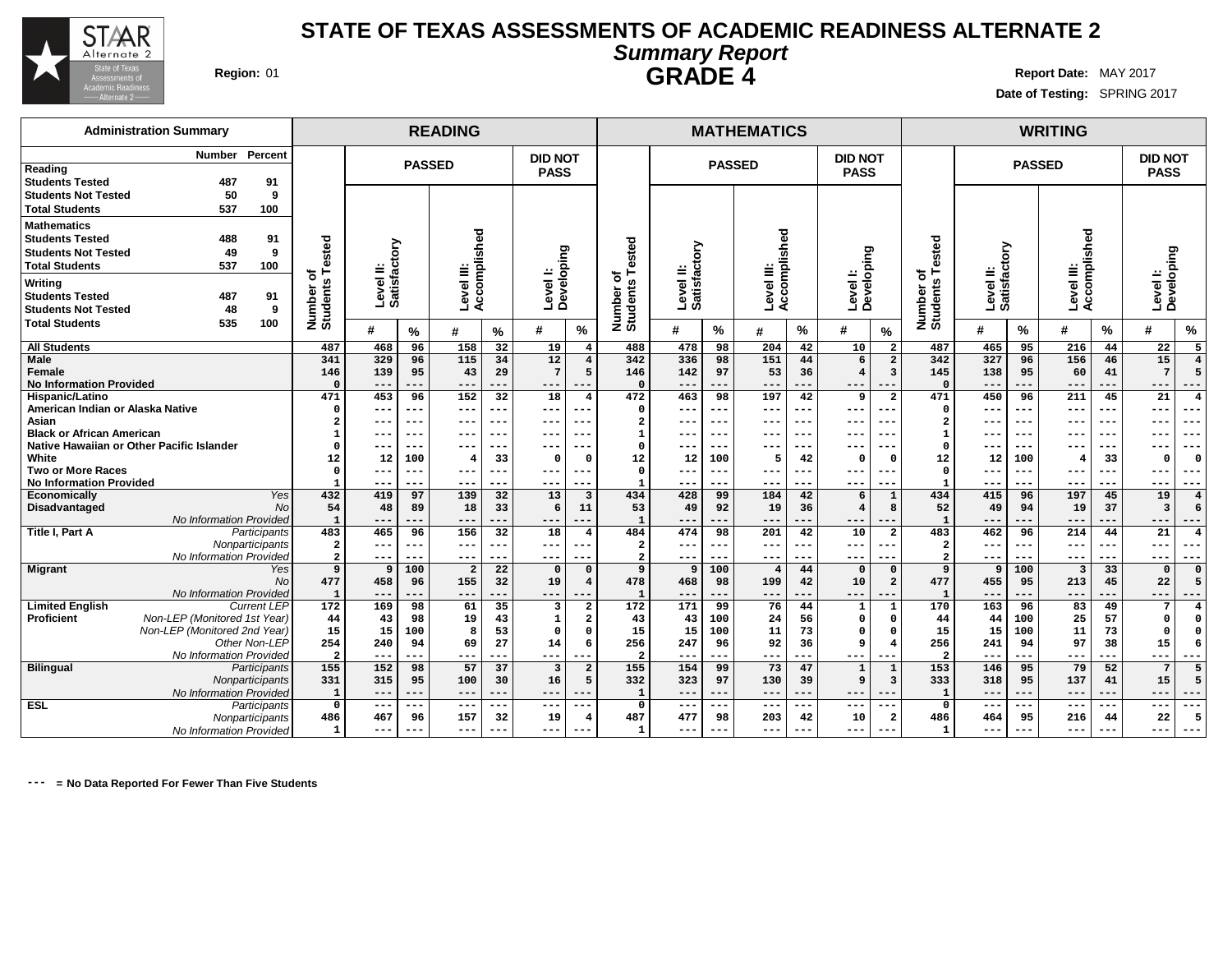

**Date of Testing:** SPRING 2017

| <b>Administration Summary</b>                                                 |                         |                        |               | <b>READING</b>             |            |                         |                                |                          |                           |               | <b>MATHEMATICS</b>         |              |                                  |                         |                          |                           |                 | <b>SCIENCE</b>             |           |                         |                         |
|-------------------------------------------------------------------------------|-------------------------|------------------------|---------------|----------------------------|------------|-------------------------|--------------------------------|--------------------------|---------------------------|---------------|----------------------------|--------------|----------------------------------|-------------------------|--------------------------|---------------------------|-----------------|----------------------------|-----------|-------------------------|-------------------------|
| Percent<br>Number<br>Reading                                                  |                         |                        | <b>PASSED</b> |                            |            | <b>DID NOT</b>          |                                |                          |                           | <b>PASSED</b> |                            |              | <b>DID NOT</b>                   |                         |                          |                           | <b>PASSED</b>   |                            |           | <b>DID NOT</b>          |                         |
| <b>Students Tested</b><br>95<br>450                                           |                         |                        |               |                            |            | <b>PASS</b>             |                                |                          |                           |               |                            |              | <b>PASS</b>                      |                         |                          |                           |                 |                            |           | <b>PASS</b>             |                         |
| <b>Students Not Tested</b><br>23<br>5                                         |                         |                        |               |                            |            |                         |                                |                          |                           |               |                            |              |                                  |                         |                          |                           |                 |                            |           |                         |                         |
| 473<br>100<br><b>Total Students</b>                                           |                         |                        |               |                            |            |                         |                                |                          |                           |               |                            |              |                                  |                         |                          |                           |                 |                            |           |                         |                         |
| Mathematics                                                                   |                         |                        |               |                            |            |                         |                                |                          |                           |               |                            |              |                                  |                         |                          |                           |                 |                            |           |                         |                         |
| 95<br><b>Students Tested</b><br>451                                           |                         |                        |               |                            |            |                         |                                |                          |                           |               |                            |              |                                  |                         |                          |                           |                 |                            |           |                         |                         |
| 22<br>5<br><b>Students Not Tested</b>                                         |                         | δ                      |               |                            |            |                         |                                |                          |                           |               |                            |              |                                  |                         |                          |                           |                 |                            |           |                         |                         |
| <b>Total Students</b><br>473<br>100                                           | ested                   |                        |               |                            |            | ping                    |                                | ested                    |                           |               |                            |              |                                  |                         | ested                    |                           |                 |                            |           |                         |                         |
|                                                                               | ⊢<br>৳                  | Level II:<br>Satisfact |               | Accomplished<br>Level III: |            |                         |                                | ⊢<br>৳                   | Level II:<br>Satisfactory |               | Accomplished<br>Level III: |              | Level I:<br>Developing           |                         | ⊢<br>৳                   | Level II:<br>Satisfactory |                 | Level III:<br>Accomplished |           | Levell:<br>Developing   |                         |
| Science                                                                       | $\boldsymbol{a}$        |                        |               |                            |            | Levell:<br>Develop      |                                |                          |                           |               |                            |              |                                  |                         |                          |                           |                 |                            |           |                         |                         |
| 453<br>96<br><b>Students Tested</b>                                           |                         |                        |               |                            |            |                         |                                |                          |                           |               |                            |              |                                  |                         |                          |                           |                 |                            |           |                         |                         |
| <b>Students Not Tested</b><br>21<br>4                                         | Number<br>Students      |                        |               |                            |            |                         |                                |                          |                           |               |                            |              |                                  |                         |                          |                           |                 |                            |           |                         |                         |
| <b>Total Students</b><br>474<br>100                                           |                         | #                      | $\%$          | #                          | $\%$       | #                       | $\frac{9}{6}$                  | Number o<br>Students     | #                         | %             | #                          | %            | #                                | $\%$                    | Number of<br>Students    | #                         | %               | #                          | $\%$      | #                       | $\%$                    |
| <b>All Students</b>                                                           | 450                     | 437                    | 97            | 140                        | 31         | 13                      | 3                              | 451                      | 445                       | 99            | 201                        | 45           | 6                                | $\mathbf{1}$            | 453                      | 443                       | 98              | 194                        | 43        | 10                      |                         |
| Male                                                                          | 298                     | 289                    | 97            | 96                         | 32         | 9                       | 3                              | 299                      | 295                       | 99            | 138                        | 46           | $\overline{4}$                   | $\mathbf{1}$            | 301                      | 294                       | 98              | 129                        | 43        | 7                       | $\overline{2}$          |
| <b>Female</b>                                                                 | 152                     | 148                    | 97            | 44                         | 29         | $\overline{4}$          | 3                              | 152                      | 150                       | 99            | 63                         | 41           | $\overline{a}$                   | 1                       | 152                      | 149                       | 98              | 65                         | 43        | $\overline{\mathbf{3}}$ | $\overline{2}$          |
| <b>No Information Provided</b>                                                | $\Omega$                | ---                    | ---           | ---                        | ---        | ---                     | $- -$                          | $\Omega$                 | ---                       |               | ---                        |              | $---$                            | $--$                    | $\Omega$                 |                           |                 |                            |           | ---                     | ---                     |
| Hispanic/Latino                                                               | 443                     | 430                    | 97            | 138                        | 31         | 13                      | 3                              | 444                      | 438                       | 99            | 198                        | 45           | 6                                | $\mathbf{1}$            | 446                      | 436                       | 98              | 192                        | 43        | 10                      | $\overline{2}$          |
| American Indian or Alaska Native                                              | $\mathbf{1}$            | ---                    | ---           | ---                        | ---        | $---$                   | ---                            | $\mathbf{1}$             | $--$                      | ---           | ---                        | $---$        | $---$                            | $--$                    | $\mathbf{1}$             | $- - -$                   | ---             | ---                        |           | $---$                   | ---                     |
| Asian                                                                         | 2                       | ---                    | ---           | ---                        | ---        | ---                     | ---                            | $\overline{2}$           | $- - -$                   | ---           | ---                        | $---$        | $--$                             | $--$                    | $\overline{a}$           | $- -$                     | $--$            | $--$                       | $--$      | $--$                    | ---                     |
| <b>Black or African American</b><br>Native Hawaiian or Other Pacific Islander |                         |                        | ---           | ---                        | ---        | ---                     | --                             | $\mathbf{1}$<br>$\Omega$ |                           | ---           | ---                        | $--$         | $- - -$                          | $- -$                   | $\mathbf{1}$<br>$\Omega$ | $- - -$                   | $- - -$         | ---                        |           | ---                     | ---                     |
| White                                                                         |                         |                        | ---<br>---    | ---<br>---                 | ---<br>--- |                         | --<br>--                       | $\overline{2}$           |                           | ---<br>---    | ---<br>---                 | $---$<br>--- |                                  | $- -$<br>$- - \cdot$    | $\overline{a}$           |                           | $- - -$<br>$--$ | ---<br>---                 | ---       | ---<br>---              | ---<br>---              |
| <b>Two or More Races</b>                                                      |                         |                        | ---           | ---                        | ---        | ---                     | ---                            | $\mathbf{1}$             |                           | ---           | ---                        | $---$        | ---                              | $--$                    | $\mathbf{1}$             |                           | $--$            | ---                        | ---       | $---$                   | ---                     |
| <b>No Information Provided</b>                                                |                         | ---                    | ---           | ---                        |            | ---                     | ---                            | $\Omega$                 | ---                       | ---           | ---                        |              | $--$                             | ---                     | $\Omega$                 | $--$                      |                 | ---                        |           | $--$                    |                         |
| Economically<br>Yes                                                           | 399                     | 387                    | 97            | 129                        | 32         | 12                      | 3                              | 400                      | 394                       | 99            | 186                        | 47           | 6                                | $\overline{2}$          | 402                      | 392                       | 98              | 175                        | 44        | 10                      | $\overline{2}$          |
| <b>Disadvantaged</b><br><b>No</b>                                             | 51                      | 50                     | 98            | 11                         | 22         | $\mathbf{1}$            | $\overline{a}$                 | 51                       | 51                        | 100           | 15                         | 29           | $\Omega$                         | $\Omega$                | 51                       | 51                        | 100             | 19                         | 37        | $\Omega$                |                         |
| No Information Provided                                                       | $\Omega$                | ---                    | ---           | ---                        | ---        | ---                     | $---$                          | $\Omega$                 |                           | ---           | ---                        |              | $--$                             | $---$                   | $\Omega$                 |                           | $---$           | ---                        |           | $--$                    | ---                     |
| <b>Title I, Part A</b><br>Participants                                        | 447                     | 434                    | 97            | 140                        | 31         | 13                      | $\overline{\mathbf{3}}$        | 448                      | 442                       | 99            | 201                        | 45           | 6                                | $\mathbf{1}$            | 450                      | 440                       | 98              | 193                        | 43        | 10                      | $\overline{2}$          |
| Nonparticipants                                                               | $\overline{\mathbf{3}}$ | ---                    | ---           | $---$                      | ---        | $---$                   | $---$                          | $\overline{\mathbf{3}}$  | $---$                     | $---$         | $---$                      | $---$        | $---$                            | $--$                    | 3                        | $---$                     | $---$           | $---$                      | ---       | $---$                   | ---                     |
| No Information Provided                                                       | $\Omega$                | ---                    | ---           | ---                        |            | ---                     | --                             | $\Omega$                 |                           |               | ---                        |              | $--$                             |                         | $\Omega$                 | $--$                      |                 | ---                        |           | $---$                   |                         |
| <b>Migrant</b><br>Yes                                                         | 16                      | 15                     | 94            | 5                          | 31         | $\mathbf{1}$            | 6                              | 16                       | 16                        | 100           | 8                          | 50           |                                  | $\mathbf{0}$            | 16                       | 15                        | 94              | $7\overline{ }$            | 44        | $\mathbf{1}$            | 6                       |
| <b>No</b><br>No Information Provided                                          | 434<br>$\Omega$         | 422                    | 97            | 135                        | 31         | $12$                    | 3                              | 435                      | 429                       | 99            | 193                        | 44           | 6                                | 1                       | 437                      | 428                       | 98              | 187                        | 43        | 9                       | $\overline{2}$          |
| <b>Limited English</b><br><b>Current LEP</b>                                  | 117                     | ---<br>113             | ---<br>97     | ---<br>36                  | ---<br>31  | $---$<br>$\overline{4}$ | ---<br>$\overline{\mathbf{3}}$ | 118                      | ---<br>116                | ---<br>98     | $---$<br>57                | ---<br>48    | $---$<br>$\overline{\mathbf{2}}$ | $---$<br>$\overline{a}$ | $\Omega$<br>119          | $- - -$<br>117            | ---<br>98       | ---<br>51                  | ---<br>43 | ---<br>$\overline{a}$   | ---                     |
| Proficient<br>Non-LEP (Monitored 1st Year)                                    | 39                      | 39                     | 100           | 19                         | 49         | $\Omega$                |                                | 39                       | 39                        | 100           | 22                         | 56           | $\Omega$                         | $\Omega$                | 39                       | 39                        | 100             | 23                         | 59        | $\Omega$                |                         |
| Non-LEP (Monitored 2nd Year)                                                  | 39                      | 38                     | 97            | 13                         | 33         | $\mathbf{1}$            | 3                              | 39                       | 38                        | 97            | 17                         | 44           | 1                                | 3                       | 39                       | 38                        | 97              | 14                         | 36        | $\mathbf{1}$            | 3                       |
| Other Non-LEP                                                                 | 255                     | 247                    | 97            | 72                         | 28         | 8                       | $\overline{\mathbf{3}}$        | 255                      | 252                       | 99            | 105                        | 41           | $\overline{\mathbf{3}}$          | $\mathbf{1}$            | 256                      | 249                       | 97              | 106                        | 41        | 7                       | $\overline{\mathbf{3}}$ |
| No Information Provided                                                       | $\Omega$                | ---                    | ---           | ---                        |            | ---                     | --                             | $\Omega$                 | $- - -$                   | ---           | $\frac{1}{2}$              |              | $--$                             | ---                     | $\Omega$                 | $- -$                     | ---             | ---                        |           | $--$                    | ---                     |
| <b>Bilingual</b><br>Participants                                              | 106                     | 104                    | 98            | 36                         | 34         | $\overline{a}$          |                                | 107                      | 106                       | 99            | 52                         | 49           |                                  | $\mathbf{1}$            | 108                      | 107                       | 99              | 47                         | 44        | $\mathbf{1}$            |                         |
| Nonparticipants                                                               | 344                     | 333                    | 97            | 104                        | 30         | 11                      | $\overline{\mathbf{3}}$        | 344                      | 339                       | 99            | 149                        | 43           | 5                                | $\mathbf{1}$            | 345                      | 336                       | 97              | 147                        | 43        | 9                       | $\overline{3}$          |
| No Information Provided                                                       | $\Omega$                | ---                    | ---           | $---$                      | ---        | ---                     | $--$                           | $\Omega$                 | $- - -$                   | ---           | $- - -$                    | ---          | $- - -$                          | $- - -$                 | $\Omega$                 | $- - -$                   | ---             | $---$                      | ---       | $---$                   | ---                     |
| <b>ESL</b><br>Participants                                                    | $7\phantom{.0}$         | 7                      | 100           | $\overline{4}$             | 57         | $\mathbf 0$             | $\Omega$                       | $\overline{7}$           | 7                         | 100           | 5                          | 71           | $^{\circ}$                       | $\Omega$                | $7\phantom{.0}$          | 7                         | 100             | $\overline{4}$             | 57        | $\mathbf 0$             | $\Omega$                |
| Nonparticipants                                                               | 443                     | 430                    | 97            | 136                        | 31         | 13                      | 3                              | 444                      | 438                       | 99            | 196                        | 44           | 6                                | 1                       | 446                      | 436                       | 98              | 190                        | 43        | 10                      | 2                       |
| No Information Provided                                                       | $^{\circ}$              | $---$                  | ---           | $\qquad \qquad - -$        | ---        | $\qquad \qquad - -$     | $- - -$                        | $\Omega$                 | $- - -$                   | $---$         | $- - -$                    | $- - -$      | $- - -$                          | $---$                   | $\Omega$                 | $\frac{1}{2}$             | $---$           | $\qquad \qquad - -$        | $---$     | $---$                   | $- - -$                 |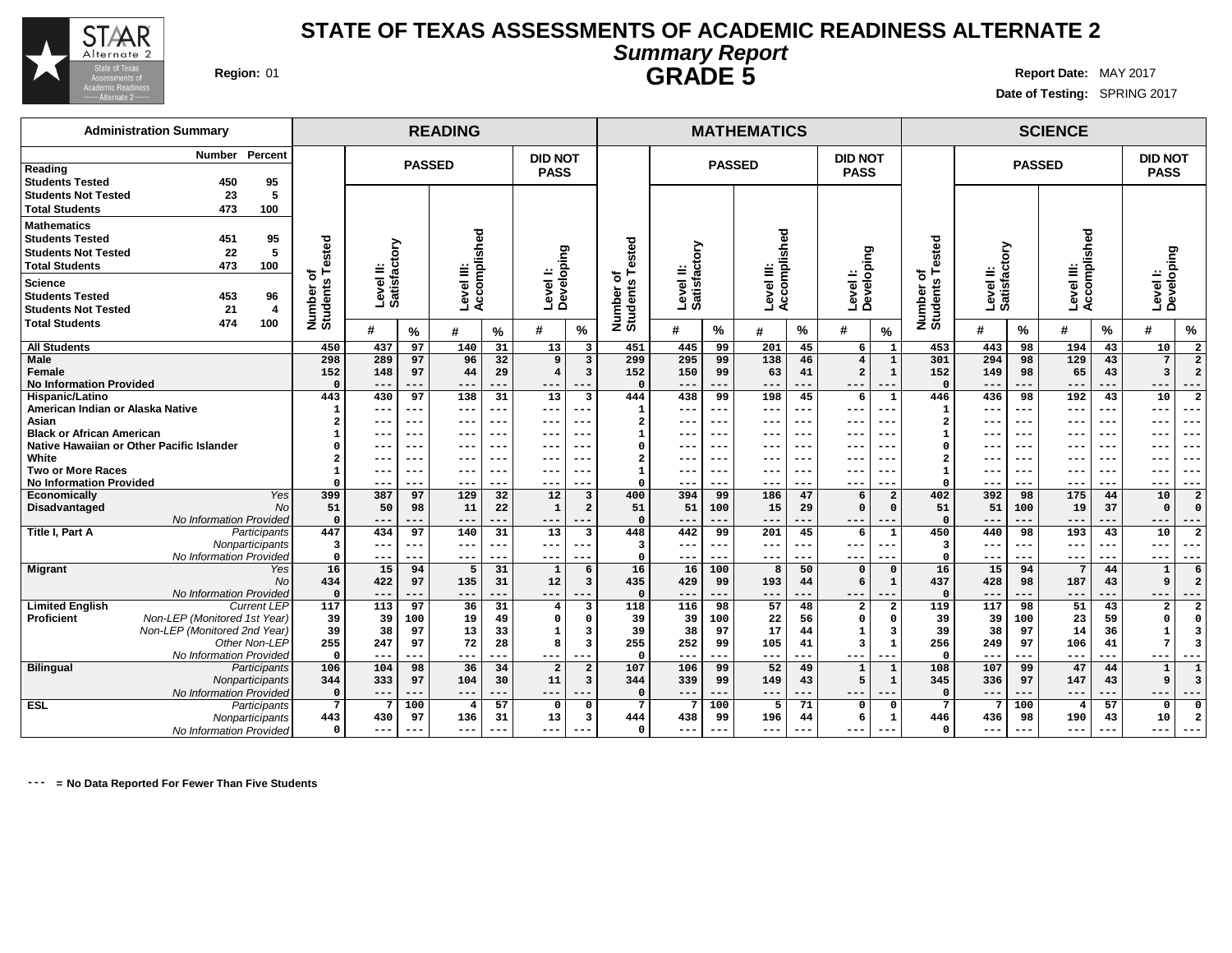

**Date of Testing:** SPRING 2017

| OMIIIIMI J INDIOIN |  |
|--------------------|--|
| <b>GRADE 6</b>     |  |

|                                           | <b>Administration Summary</b>             |                    |                               |                           |               | <b>READING</b>             |            |                        | <b>MATHEMATICS</b>      |                           |                           |                  |                            |            |                         |                         |  |
|-------------------------------------------|-------------------------------------------|--------------------|-------------------------------|---------------------------|---------------|----------------------------|------------|------------------------|-------------------------|---------------------------|---------------------------|------------------|----------------------------|------------|-------------------------|-------------------------|--|
|                                           | Number                                    | Percent            |                               |                           |               |                            |            | <b>DID NOT</b>         |                         |                           |                           |                  |                            |            | <b>DID NOT</b>          |                         |  |
| Reading                                   |                                           |                    |                               |                           | <b>PASSED</b> |                            |            | <b>PASS</b>            |                         |                           |                           | <b>PASSED</b>    |                            |            | <b>PASS</b>             |                         |  |
| <b>Students Tested</b>                    | 470                                       | 92                 |                               |                           |               |                            |            |                        |                         |                           |                           |                  |                            |            |                         |                         |  |
| <b>Students Not Tested</b>                | 39                                        | 8                  |                               |                           |               |                            |            |                        |                         |                           |                           |                  |                            |            |                         |                         |  |
| <b>Total Students</b>                     | 509                                       | 100                |                               |                           |               |                            |            |                        |                         |                           |                           |                  |                            |            |                         |                         |  |
| <b>Mathematics</b>                        |                                           |                    |                               |                           |               |                            |            |                        |                         |                           |                           |                  |                            |            |                         |                         |  |
| <b>Students Tested</b>                    | 470                                       | 92                 |                               |                           |               |                            |            |                        |                         |                           |                           |                  |                            |            |                         |                         |  |
| <b>Students Not Tested</b>                | 39                                        | 8                  |                               |                           |               |                            |            |                        |                         |                           |                           |                  |                            |            |                         |                         |  |
| <b>Total Students</b>                     | 509                                       | 100                |                               |                           |               |                            |            |                        |                         | ested                     |                           |                  |                            |            |                         |                         |  |
|                                           |                                           |                    |                               | Level II:<br>Satisfactory |               | Accomplished<br>Level III: |            | Level I:<br>Developing |                         | ⊢<br>৳                    | Level II:<br>Satisfactory |                  | Accomplished<br>Level III: |            | Developing<br>Level I:  |                         |  |
|                                           |                                           |                    |                               |                           |               |                            |            |                        |                         |                           |                           |                  |                            |            |                         |                         |  |
|                                           |                                           |                    |                               |                           |               |                            |            |                        |                         |                           |                           |                  |                            |            |                         |                         |  |
|                                           |                                           |                    | Number of<br>Students Tested  |                           |               |                            |            |                        |                         | <b>Students</b><br>Number |                           |                  |                            |            |                         |                         |  |
|                                           |                                           |                    |                               | #                         | %             | #                          | %          | #                      | %                       |                           | #                         | %                | #                          | %          | #                       | $\%$                    |  |
| <b>All Students</b>                       |                                           |                    | 470                           | 441                       | 94            | 150                        | 32         | 29                     | 6                       | 470                       | 458                       | 97               | 283                        | 60         | 12                      | 3                       |  |
| <b>Male</b>                               |                                           |                    | 310                           | 287                       | 93            | 102                        | 33         | 23                     | 7                       | 310                       | 303                       | 98               | 189                        | 61         | $\overline{7}$          | $\overline{2}$          |  |
| Female                                    |                                           |                    | 160                           | 154                       | 96            | 48                         | 30         | 6                      | $\overline{\mathbf{4}}$ | 160                       | 155                       | 97               | 94                         | 59         | 5                       | 3                       |  |
| <b>No Information Provided</b>            |                                           |                    | $\mathbf 0$                   | $- -$                     |               | --                         |            | ---                    |                         | $\mathbf 0$               | ---                       |                  | ---                        |            |                         |                         |  |
| Hispanic/Latino                           |                                           |                    | 454                           | 426                       | 94            | 141                        | 31         | 28                     | 6                       | 454                       | 442                       | 97               | 272                        | 60         | 12                      | $\overline{\mathbf{3}}$ |  |
| American Indian or Alaska Native          |                                           |                    | $\mathbf 0$                   | ---                       | ---           | $- - -$                    | ---        | ---                    | ---                     | 0                         | ---                       | $- - -$          | ---                        | ---        | ---                     | $- - -$                 |  |
| Asian<br><b>Black or African American</b> |                                           |                    | $\Omega$                      | ---                       | $---$         | ---                        | ---        | ---                    | ---                     | $\Omega$                  | ---                       | $---$<br>$- - -$ | ---                        | $---$      | ---                     | $---$                   |  |
|                                           | Native Hawaiian or Other Pacific Islander |                    | 4<br>0                        | ---                       | ---<br>---    | ---                        | ---<br>--- | $- -$                  | ---<br>---              | 4<br>$\mathbf 0$          | ---                       | $--$             |                            | ---<br>--- | --                      |                         |  |
| White                                     |                                           |                    | 9                             | 8                         | 89            | 6                          | 67         | 1                      | 11                      | 9                         | 9                         | 100              | 5                          | 56         | 0                       | 0                       |  |
| <b>Two or More Races</b>                  |                                           |                    | 0                             | ---                       | ---           | ---                        | ---        | ---                    | ---                     | $\mathbf 0$               | $- - -$                   | $- - -$          | ---                        | ---        | ---                     | --                      |  |
| <b>No Information Provided</b>            |                                           |                    | 3                             | ---                       | ---           | $- - -$                    | ---        | ---                    | ---                     | 3                         | ---                       | ---              | ---                        | ---        | ---                     |                         |  |
| Economically                              |                                           | Yes                | 422                           | 395                       | 94            | 134                        | 32         | 27                     | 6                       | 422                       | 410                       | 97               | 256                        | 61         | 12                      | 3                       |  |
| <b>Disadvantaged</b>                      |                                           | <b>No</b>          | 44                            | 42                        | 95            | 14                         | 32         | $\overline{a}$         | 5                       | 44                        | 44                        | 100              | 24                         | 55         | $\Omega$                | $\Omega$                |  |
|                                           | No Information Provided                   |                    | $\overline{\mathbf{4}}$       | ---                       |               | --                         |            |                        |                         | $\overline{4}$            | ---                       |                  |                            |            | ---                     |                         |  |
| Title I, Part A                           |                                           | Participants       | 464                           | 435                       | 94            | 146                        | 31         | 29                     | 6                       | 464                       | 452                       | 97               | 278                        | 60         | 12                      | 3                       |  |
|                                           |                                           | Nonparticipants    | $\mathbf{2}$                  | ---                       | ---           | ---                        | ---        | ---                    |                         | $\overline{\mathbf{2}}$   | ---                       | ---              | ---                        | ---        | ---                     |                         |  |
|                                           | No Information Provided                   |                    | $\overline{\mathbf{4}}$       | ---                       | ---           | $- - -$                    | ---        | $- - -$                | ---                     | $\overline{4}$            | $- - -$                   | $- - -$          | $- - -$                    | ---        | $- - -$                 | $- - -$                 |  |
| <b>Migrant</b>                            |                                           | Yes                | 14                            | 14                        | 100           | 7                          | 50         | $\Omega$               | $\Omega$                | 14                        | 14                        | 100              | 11                         | 79         | $\mathbf 0$             | 0                       |  |
|                                           |                                           | <b>No</b>          | 452                           | 423                       | 94            | 141<br>$- - -$             | 31         | 29                     | 6                       | 452                       | 440                       | 97               | 269                        | 60         | 12                      | 3                       |  |
| <b>Limited English</b>                    | No Information Provided                   | <b>Current LEP</b> | $\overline{\mathbf{4}}$<br>98 | ---<br>95                 | ---<br>97     | 32                         | ---        | 3                      | 3                       | $\overline{4}$<br>98      | ---<br>96                 | 98               |                            | 67         | 2                       | $\mathbf 2$             |  |
| <b>Proficient</b>                         | Non-LEP (Monitored 1st Year)              |                    | 33                            | 32                        | 97            | 12                         | 33<br>36   | $\mathbf{1}$           | 3                       | 33                        | 33                        | 100              | 66<br>23                   | 70         | 0                       | $\mathbf 0$             |  |
|                                           | Non-LEP (Monitored 2nd Year)              |                    | 27                            | 26                        | 96            | 6                          | 22         | $\mathbf{1}$           | 4                       | 27                        | 26                        | 96               | 18                         | 67         | $\mathbf{1}$            | $\overline{4}$          |  |
|                                           |                                           | Other Non-LEP      | 308                           | 284                       | 92            | 98                         | 32         | 24                     | 8                       | 308                       | 299                       | 97               | 173                        | 56         | 9                       | 3                       |  |
|                                           | No Information Provided                   |                    | 4                             | ---                       | ---           | ---                        | ---        | ---                    | ---                     | 4                         | ---                       |                  | ---                        |            |                         |                         |  |
| <b>Bilingual</b>                          |                                           | Participants       | $\overline{\mathbf{4}}$       | $---$                     | $---$         | $---$                      | ---        | ---                    | ---                     | $\overline{\mathbf{4}}$   | $---$                     |                  | ---                        | $---$      | $---$                   |                         |  |
|                                           |                                           | Nonparticipants    | 462                           | 433                       | 94            | 147                        | 32         | 29                     | 6                       | 462                       | 450                       | 97               | 278                        | 60         | 12                      | 3                       |  |
|                                           | No Information Provided                   |                    | $\overline{\mathbf{4}}$       | $- -$                     |               | $- -$                      |            | $- -$                  |                         | $\overline{4}$            | ---                       |                  |                            |            | $-$                     |                         |  |
| <b>ESL</b>                                |                                           | Participants       | 93                            | 89                        | 96            | 29                         | 31         | $\overline{4}$         | 4                       | 93                        | 91                        | 98               | 61                         | 66         | $\overline{\mathbf{2}}$ | $\overline{2}$          |  |
|                                           |                                           | Nonparticipants    | 373                           | 348                       | 93            | 119                        | 32         | 25                     | 7                       | 373                       | 363                       | 97               | 219                        | 59         | 10                      | 3                       |  |
|                                           | No Information Provided                   |                    | $\overline{\mathbf{4}}$       | ---                       | ---           | ---                        | ---        | ---                    |                         | $\overline{4}$            | ---                       | $---$            | ---                        |            | ---                     |                         |  |
| Career/Technical                          |                                           | Participants       | 14                            | 13                        | 93            | 5                          | 36         | $\overline{1}$         | 7                       | 14                        | 14                        | 100              | $\overline{8}$             | 57         | $\overline{0}$          | $\overline{\mathbf{0}}$ |  |
| <b>Education</b>                          |                                           | Nonparticipants    | 452                           | 424                       | 94            | 143                        | 32         | 28                     | 6                       | 452                       | 440                       | 97               | 272                        | 60         | 12                      | 3                       |  |
|                                           | No Information Provided                   |                    | $\overline{4}$                | ---                       |               | ---                        |            | $- -$                  |                         | $\overline{4}$            | ---                       |                  | ---                        |            | ---                     | $---$                   |  |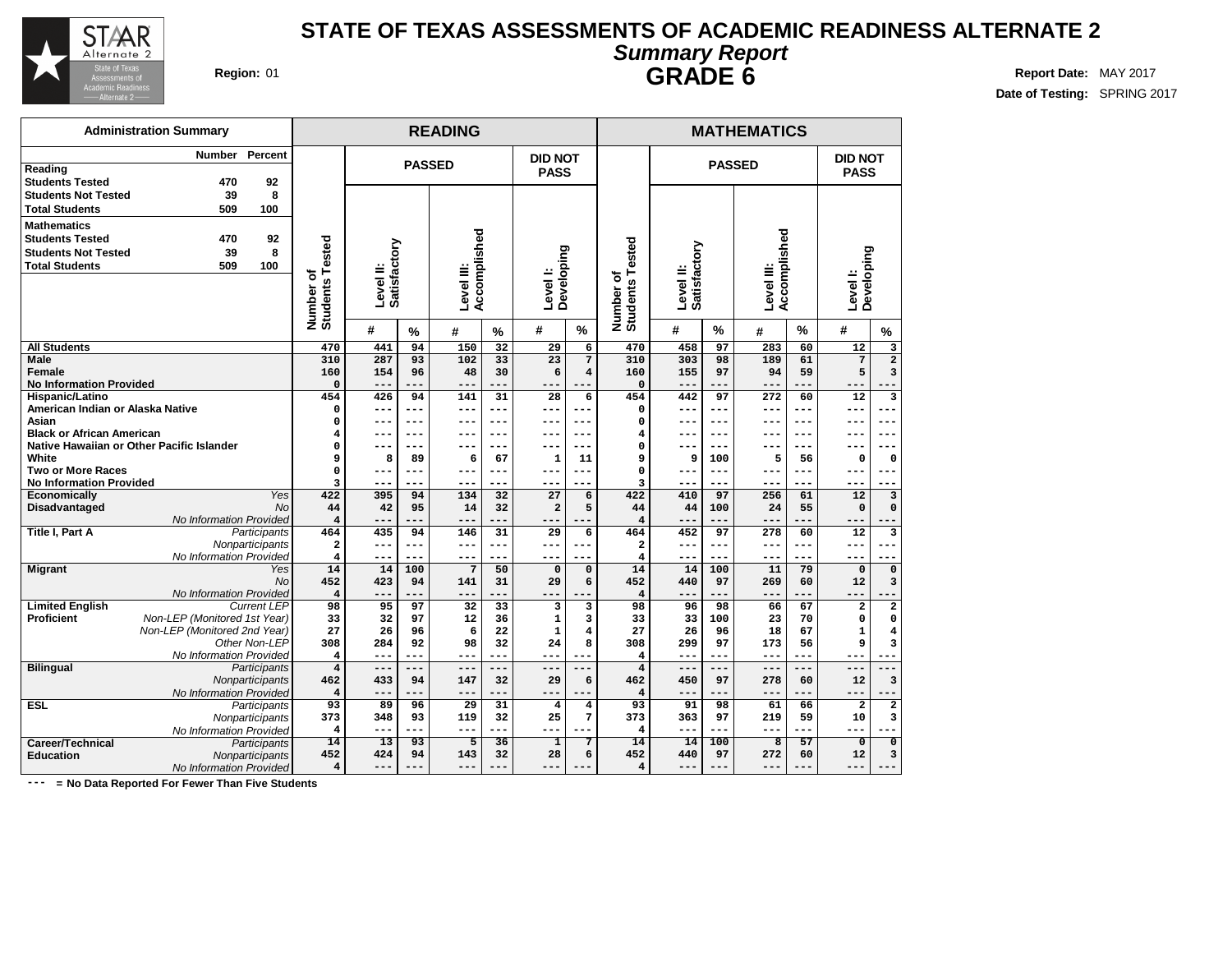

**Date of Testing:** SPRING 2017

**2 --- --- --- --- --- ---**

## **Administration Summary Number Percent Reading Students Tested 490 96 Students Not Tested 22 4 Total Students 512 100 Mathematics Students Tested 487 95 Students Not Tested 25 5 Total Students 512 100 Writing Students Tested 489 96 Students Not Tested 23 4 Total Students 512 100 READING MATHEMATICS WRITING PASSED DID NOT PASS PASSED DID NOT PASS PASSED DID NOT PASS Number of Students Tested Level II: Satisfactory Level III: Accomplished Level I: Developing Number of Students Tested Level II: Satisfactory Level III: Accomplished Level I: Developing Number of Students Tested Level II: Satisfactory Level III: Accomplished Level I: Developing # % # % # % # % # % # % # % # % # % All Students Male Female No Information Provided Hispanic/Latino American Indian or Alaska Native Asian Black or African American Native Hawaiian or Other Pacific Islander White Two or More Races No Information Provided Economically** Yes **Disadvantaged** No. 2006. No. 2006. No. 2006. No. 2006. No. 2006. No. 2006. No. 2006. No. 2006. No. 2006. No. 2006. No. 2007. No. 2007. No. 2007. No. 2007. No. 2007. No. 2007. No. 2007. No. 2007. No. 2008. No. 2008. No. 20 No Information Provided **Title I, Part A** Participants **Nonparticipants** No Information Provided **Migrant** Yes **No No Information Provided**<br>Current LEP Limited **English**<br>Proficient **Proficient** Non-LEP (Monitored 1st Year) Non-LEP (Monitored 2nd Year) Other Non-LEP No Information Provided **Bilingual** Participants **Nonparticipants** No Information Provided **ESL** Participants **Nonparticipants No Information Provided Career/Technical** Participants<br> **Education** Monparticipants **Education** Nonparticipants No Information Provided **490 472 96 199 41 18 4 323 311 96 126 39 12 4 167 161 96 73 44 6 4 0 --- --- --- --- --- --- 477 459 96 193 40 18 4 0 --- --- --- --- --- --- 0 --- --- --- --- --- --- 2 --- --- --- --- --- --- 0 --- --- --- --- --- --- 9 9 100 4 44 0 0 0 --- --- --- --- --- --- 2 --- --- --- --- --- --- 429 416 97 177 41 13 3 59 54 92 22 37 5 8 2 --- --- --- --- --- --- 486 469 97 199 41 17 3 2 --- --- --- --- --- --- 2 --- --- --- --- --- --- 9 8 89 4 44 1 11 479 462 96 195 41 17 4 2 --- --- --- --- --- --- 93 89 96 39 42 4 4 40 39 98 21 53 1 3 25 23 92 11 44 2 8 330 319 97 128 39 11 3 2 --- --- --- --- --- --- 0 --- --- --- --- --- --- 488 470 96 199 41 18 4 2 --- --- --- --- --- --- 91 87 96 36 40 4 4 397 383 96 163 41 14 4 2 --- --- --- --- --- --- 19 19 100 10 53 0 0 469 451 96 189 40 18 4 487 471 97 241 49 16 3 321 310 97 162 50 11 3 166 161 97 79 48 5 3 0 --- --- --- --- --- --- 474 458 97 233 49 16 3 0 --- --- --- --- --- --- 0 --- --- --- --- --- --- 2 --- --- --- --- --- --- 0 --- --- --- --- --- --- 9 9 100 5 56 0 0 0 --- --- --- --- --- --- 2 --- --- --- --- --- --- 427 415 97 217 51 12 3 58 54 93 23 40 4 7 2 --- --- --- --- --- --- 483 468 97 239 49 15 3 2 --- --- --- --- --- --- 2 --- --- --- --- --- --- 9 8 89 3 33 1 11 476 461 97 237 50 15 3 2 --- --- --- --- --- --- 93 92 99 51 55 1 1 40 38 95 22 55 2 5 25 24 96 11 44 1 4 327 315 96 156 48 12 4 2 --- --- --- --- --- --- 0 --- --- --- --- --- --- 485 469 97 240 49 16 3 2 --- --- --- --- --- --- 91 89 98 48 53 2 2 394 380 96 192 49 14 4 2 --- --- --- --- --- --- 19 19 100 13 68 0 0 466 450 97 227 49 16 3 489 461 94 183 37 28 6 322 301 93 119 37 21 7 167 160 96 64 38 7 4 0 --- --- --- --- --- --- 476 448 94 177 37 28 6 0 --- --- --- --- --- --- 0 --- --- --- --- --- --- 2 --- --- --- --- --- --- 0 --- --- --- --- --- --- 9 9 100 3 33 0 0 0 --- --- --- --- --- --- 2 --- --- --- --- --- --- 428 405 95 161 38 23 5 59 54 92 21 36 5 8 2 --- --- --- --- --- --- 485 458 94 182 38 27 6 2 --- --- --- --- --- --- 2 --- --- --- --- --- --- 9 8 89 4 44 1 11 478 451 94 178 37 27 6 2 --- --- --- --- --- --- 93 89 96 37 40 4 4 40 39 98 16 40 1 3 25 22 88 9 36 3 12 329 309 94 120 36 20 6 2 --- --- --- --- --- --- 0 --- --- --- --- --- --- 487 459 94 182 37 28 6 2 --- --- --- --- --- --- 91 87 96 34 37 4 4 396 372 94 148 37 24 6 2 --- --- --- --- --- --- 19 18 95 10 53 1 5 468 441 94 172 37 27 6**

**2 --- --- --- --- --- ---**

**2 --- --- --- --- --- ---**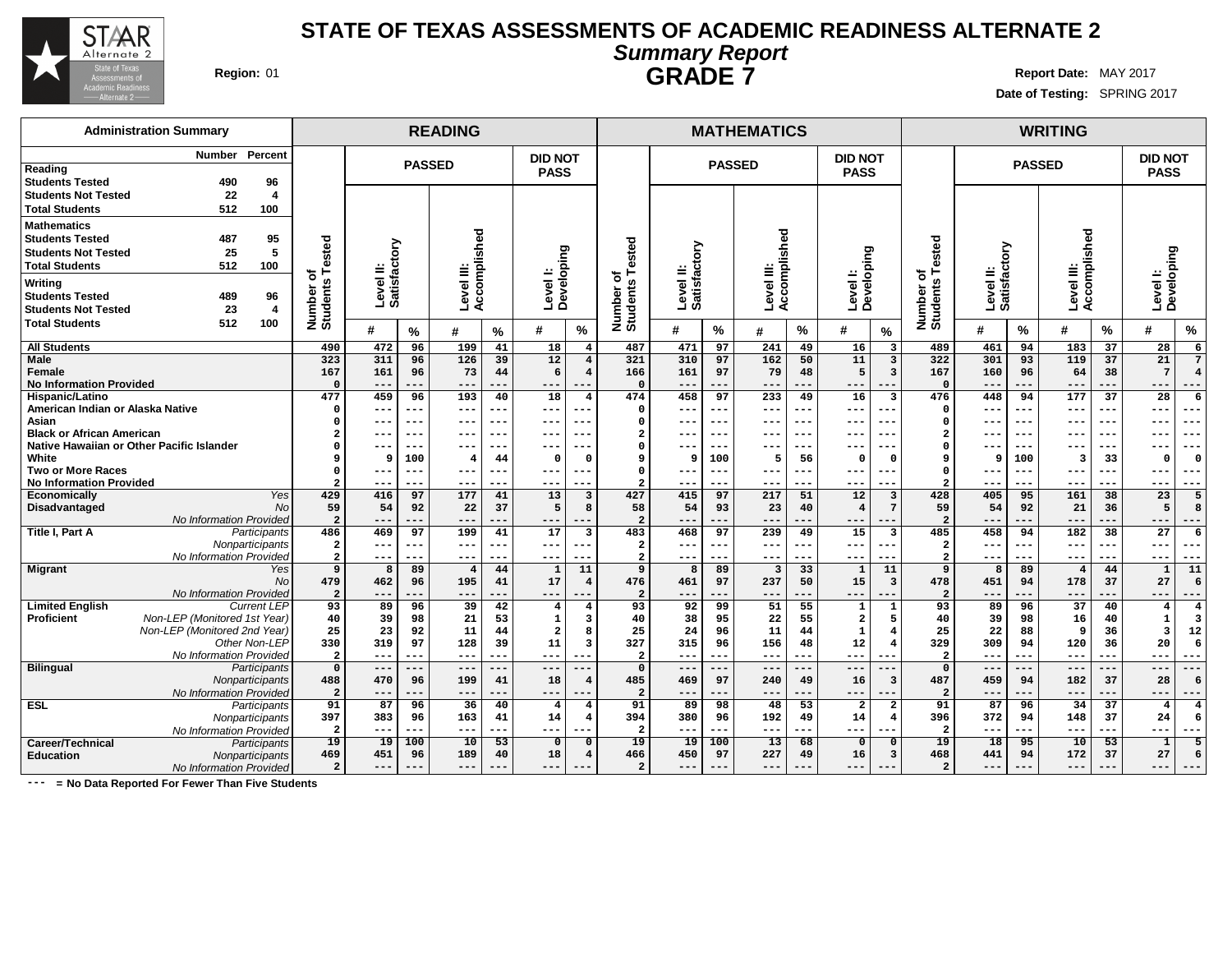

**Date of Testing:** SPRING 2017

| $\sim$ annually respect to |  |
|----------------------------|--|
| <b>GRADE 8</b>             |  |
|                            |  |
|                            |  |
|                            |  |
|                            |  |

|                                             | <b>Administration Summary</b>                                |                 |                              |                           | <b>MATHEMATICS</b> |                            |               |                        |                         |                              |                           |                 |                            |           |                |                         |  |
|---------------------------------------------|--------------------------------------------------------------|-----------------|------------------------------|---------------------------|--------------------|----------------------------|---------------|------------------------|-------------------------|------------------------------|---------------------------|-----------------|----------------------------|-----------|----------------|-------------------------|--|
|                                             | Number                                                       | Percent         |                              |                           |                    |                            |               | <b>DID NOT</b>         |                         |                              |                           |                 |                            |           | <b>DID NOT</b> |                         |  |
| Reading                                     |                                                              |                 |                              |                           |                    | <b>PASSED</b>              |               | <b>PASS</b>            |                         |                              |                           | <b>PASSED</b>   |                            |           | <b>PASS</b>    |                         |  |
| <b>Students Tested</b>                      | 393                                                          | 94              |                              |                           |                    |                            |               |                        |                         |                              |                           |                 |                            |           |                |                         |  |
| <b>Students Not Tested</b>                  | 23                                                           | 6               |                              |                           |                    |                            |               |                        |                         |                              |                           |                 |                            |           |                |                         |  |
| <b>Total Students</b>                       | 416                                                          | 100             |                              |                           |                    |                            |               |                        |                         |                              |                           |                 |                            |           |                |                         |  |
| <b>Mathematics</b>                          |                                                              |                 |                              |                           |                    |                            |               |                        |                         |                              |                           |                 |                            |           |                |                         |  |
| <b>Students Tested</b>                      | 393                                                          | 95              |                              |                           |                    |                            |               |                        |                         |                              |                           |                 |                            |           |                |                         |  |
| <b>Students Not Tested</b>                  | 22                                                           | 5               |                              |                           |                    |                            |               |                        |                         |                              |                           |                 |                            |           |                |                         |  |
| <b>Total Students</b>                       | 415                                                          | 100             |                              |                           |                    |                            |               |                        |                         | ested                        |                           |                 |                            |           |                |                         |  |
|                                             |                                                              |                 |                              | Satisfactory<br>Level II: |                    | Accomplished<br>Level III: |               | Level I:<br>Developing |                         |                              | Level II:<br>Satisfactory |                 | Accomplished<br>Level III: |           | Developing     |                         |  |
|                                             |                                                              |                 |                              |                           |                    |                            |               |                        |                         |                              |                           |                 |                            |           |                |                         |  |
|                                             |                                                              |                 |                              |                           |                    |                            |               |                        |                         |                              |                           |                 |                            |           | Level I:       |                         |  |
|                                             |                                                              |                 | Number of<br>Students Tested |                           |                    |                            |               |                        |                         | Number of<br>Students Te     |                           |                 |                            |           |                |                         |  |
|                                             |                                                              |                 |                              | #                         | $\%$               | #                          | $\frac{9}{6}$ | #                      | %                       |                              | #                         | $\frac{9}{6}$   | #                          | $\%$      | #              | $\frac{9}{6}$           |  |
| <b>All Students</b>                         |                                                              |                 | 393                          | 382                       | 97                 | 133                        | 34            | 11                     | 3                       | 393                          | 373                       | 95              | 174                        | 44        | 20             | 5                       |  |
| Male                                        |                                                              |                 | 247                          | 240                       | 97                 | 75                         | 30            | 7                      | $\overline{\mathbf{3}}$ | 247                          | 233                       | 94              | 104                        | 42        | 14             | $\overline{6}$          |  |
| Female                                      |                                                              |                 | 146                          | 142                       | 97                 | 58                         | 40            | 4                      | 3                       | 146                          | 140                       | 96              | 70                         | 48        | 6              | $\overline{\mathbf{4}}$ |  |
| <b>No Information Provided</b>              |                                                              |                 | $\mathbf 0$                  | $--$                      | ---                | $- -$                      |               | ---                    |                         | $\Omega$                     | $--$                      |                 | ---                        |           | $-$            |                         |  |
| Hispanic/Latino                             |                                                              |                 | 379                          | 369                       | 97                 | 132                        | 35            | 10                     | 3                       | 378                          | 360                       | 95              | 167                        | 44        | 18             | $\overline{5}$          |  |
| American Indian or Alaska Native            |                                                              |                 | $\mathbf 0$                  | $---$                     | ---                | $---$                      | ---           | ---                    | ---                     | 0                            | $---$                     | $---$           | ---                        | $--$      | ---            | ---                     |  |
| Asian                                       |                                                              |                 | $\overline{a}$               |                           | ---                | --                         | $---$         | ---                    | $---$                   | $\overline{a}$               | $--$                      | $---$           |                            |           |                | ---                     |  |
| <b>Black or African American</b>            | Native Hawaiian or Other Pacific Islander                    |                 | $\mathbf{1}$<br>$\mathbf 1$  |                           | ---<br>---         | --                         | ---<br>---    |                        | ---                     | $\mathbf{1}$<br>$\mathbf{1}$ | ---                       | $- - -$<br>$--$ |                            | $- - -$   |                |                         |  |
| White                                       |                                                              |                 | 8                            | $- -$<br>8                | 100                | $- -$<br>0                 | $\mathbf 0$   | --<br>$\Omega$         | ---<br>0                | 9                            | $- -$<br>9                | 100             | ---<br>6                   | ---<br>67 | --<br>0        | ---<br>0                |  |
| <b>Two or More Races</b>                    |                                                              |                 | 0                            | ---                       | ---                | ---                        | $---$         | ---                    | ---                     | 0                            | ---                       | $- - -$         | ---                        | $- - -$   | ---            | ---                     |  |
| <b>No Information Provided</b>              |                                                              |                 | $\overline{a}$               | ---                       | ---                | ---                        | ---           | ---                    | ---                     | $\overline{a}$               | ---                       | ---             | ---                        | ---       | ---            |                         |  |
| Economically                                |                                                              | Yes             | 347                          | 338                       | 97                 | 122                        | 35            | 9                      | 3                       | 346                          | 330                       | 95              | 161                        | 47        | 16             | 5                       |  |
| <b>Disadvantaged</b>                        |                                                              | <b>No</b>       | 44                           | 43                        | 98                 | 11                         | 25            | $\mathbf{1}$           | $\overline{a}$          | 44                           | 41                        | 93              | 13                         | 30        | 3              | 7                       |  |
|                                             | No Information Provided                                      |                 | $\overline{\mathbf{c}}$      | $ -$                      |                    | $- -$                      |               |                        |                         | 3                            | $- -$                     |                 | ---                        |           | --             |                         |  |
| <b>Title I, Part A</b>                      |                                                              | Participants    | 390                          | 380                       | 97                 | 133                        | 34            | 10                     | $\overline{\mathbf{3}}$ | 389                          | 370                       | 95              | 174                        | 45        | 19             | 5                       |  |
|                                             |                                                              | Nonparticipants | $\mathbf{1}$                 | $---$                     | ---                | $---$                      | $---$         | ---                    | ---                     | $\mathbf{1}$                 | $---$                     | $- - -$         | ---                        | $- - -$   | ---            |                         |  |
|                                             | No Information Provided                                      |                 | $\overline{a}$               | ---                       | ---                | $- -$                      | ---           | ---                    | ---                     | 3                            | $---$                     | $---$           | ---                        | $- - -$   | ---            |                         |  |
| <b>Migrant</b>                              |                                                              | Yes             | 17                           | 17                        | 100                | 8                          | 47            | $\Omega$               | $\Omega$                | 17                           | 17                        | 100             | 12                         | 71        | $\Omega$       | $\mathbf 0$             |  |
|                                             |                                                              | <b>No</b>       | 374                          | 364                       | 97                 | 125                        | 33            | 10                     | 3                       | 373                          | 354                       | 95              | 162                        | 43        | 19             | 5                       |  |
|                                             | No Information Provided                                      |                 | $\overline{\mathbf{c}}$      | $- - -$                   | ---                | $- - -$                    |               | ---                    |                         | 3                            | $- - -$                   |                 | ---                        |           | ---            |                         |  |
| <b>Limited English</b><br><b>Proficient</b> |                                                              | Current LEP     | 52                           | 49                        | 94                 | 22<br>9                    | 42            | 3                      | 6                       | 51                           | 46                        | 90              | 30                         | 59        | 5              | 10                      |  |
|                                             | Non-LEP (Monitored 1st Year)<br>Non-LEP (Monitored 2nd Year) |                 | 25<br>23                     | 25<br>23                  | 100<br>100         | 9                          | 36<br>39      | 0<br>$\Omega$          | $\mathbf 0$<br>$\Omega$ | 25<br>23                     | 25<br>23                  | 100<br>100      | 12<br>10                   | 48<br>43  | 0<br>O         | 0<br>0                  |  |
|                                             |                                                              | Other Non-LEP   | 291                          | 284                       | 98                 | 93                         | 32            | 7                      | $\mathbf 2$             | 291                          | 277                       | 95              | 122                        | 42        | 14             | 5                       |  |
|                                             | No Information Provided                                      |                 | $\overline{\mathbf{c}}$      | $---$                     | ---                | $---$                      | $---$         | ---                    |                         | $\overline{\mathbf{3}}$      | $---$                     | $---$           | ---                        | $- - -$   | ---            |                         |  |
| <b>Bilingual</b>                            |                                                              | Participants    | $\mathbf 0$                  | $-- -$                    | $-- -$             | $-- -$                     | $---$         | ---                    |                         | $\mathbf 0$                  | $---$                     | $---$           | $---$                      |           | $---$          |                         |  |
|                                             |                                                              | Nonparticipants | 391                          | 381                       | 97                 | 133                        | 34            | 10                     | 3                       | 390                          | 371                       | 95              | 174                        | 45        | 19             | 5                       |  |
|                                             | No Information Provided                                      |                 | $\overline{a}$               |                           |                    | $- -$                      |               | ---                    |                         | $\overline{3}$               | ---                       |                 | ---                        |           | ---            |                         |  |
| <b>ESL</b>                                  |                                                              | Participants    | 51                           | 48                        | 94                 | 20                         | 39            | 3                      | 6                       | $\overline{50}$              | 45                        | 90              | 28                         | 56        | 5              | 10                      |  |
|                                             |                                                              | Nonparticipants | 340                          | 333                       | 98                 | 113                        | 33            | 7                      | $\mathbf{2}$            | 340                          | 326                       | 96              | 146                        | 43        | 14             | 4                       |  |
|                                             | No Information Provided                                      |                 | $\overline{\mathbf{c}}$      | ---                       | ---                | ---                        | ---           |                        |                         | 3                            | ---                       | ---             | ---                        | $- - -$   | ---            |                         |  |
| Career/Technical                            | Participants                                                 |                 |                              |                           | 97                 | 28                         | 42            | $\overline{2}$         | 3                       | 66                           | 64                        | 97              | $\overline{37}$            | 56        | $\overline{2}$ | 3                       |  |
| <b>Education</b>                            |                                                              | Nonparticipants | 325                          | 317                       | 98                 | 105                        | 32            | 8                      | $\overline{a}$          | 324                          | 307                       | 95              | 137                        | 42        | 17             | 5                       |  |
|                                             | No Information Provided                                      |                 | $\overline{a}$               | $--$                      | ---                | $- -$                      |               | --                     |                         | $\overline{\mathbf{3}}$      | $---$                     |                 | ---                        |           | ---            |                         |  |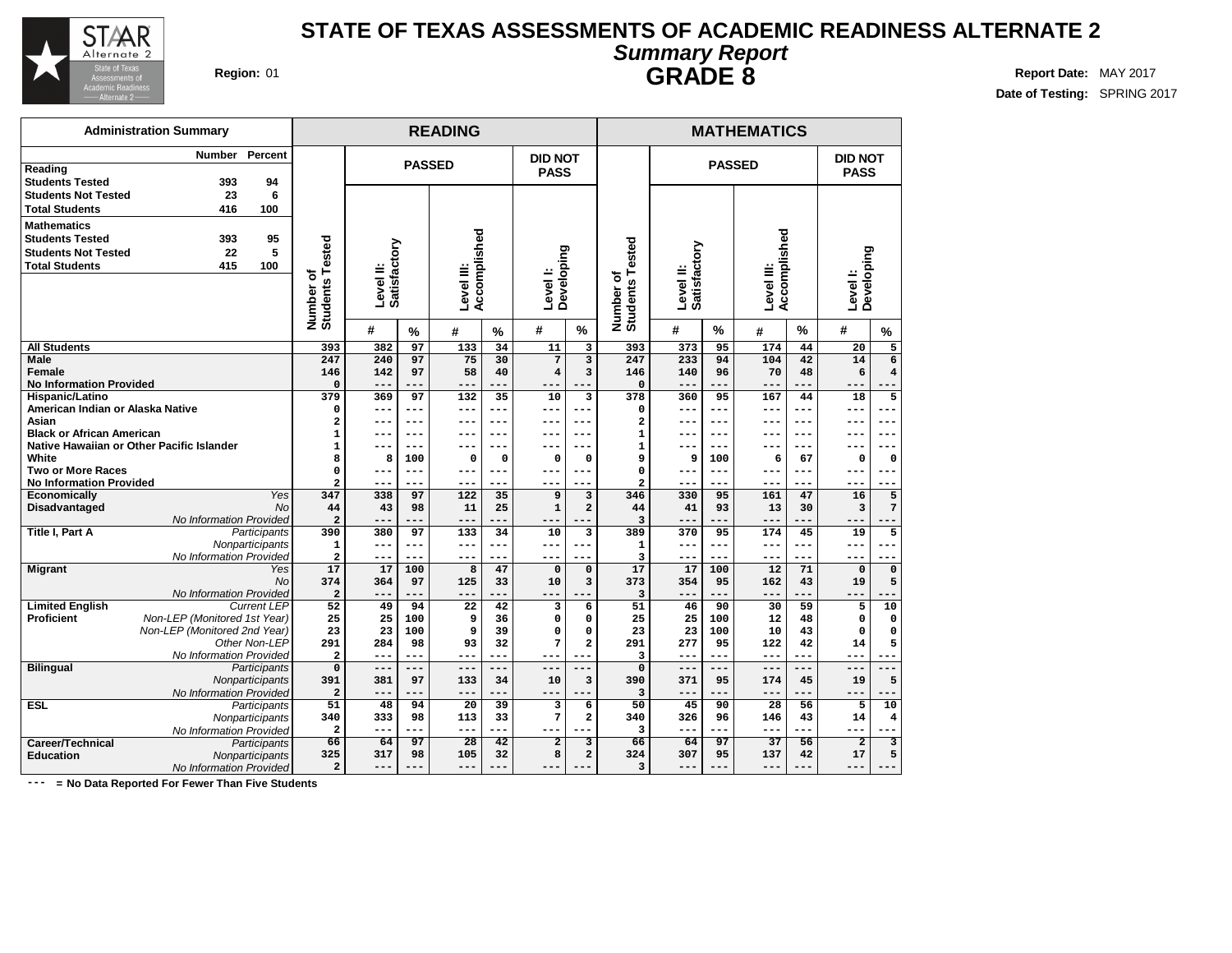

**Date of Testing:** SPRING 2017

|                                      | <b>Administration Summary</b>             |                 |                              |                           | <b>SCIENCE</b> |                            |          |                        |                            |                          |                           |               |                            |                 |                        |                                   |  |
|--------------------------------------|-------------------------------------------|-----------------|------------------------------|---------------------------|----------------|----------------------------|----------|------------------------|----------------------------|--------------------------|---------------------------|---------------|----------------------------|-----------------|------------------------|-----------------------------------|--|
|                                      | Number                                    | Percent         |                              |                           | <b>PASSED</b>  |                            |          | <b>DID NOT</b>         |                            |                          |                           | <b>PASSED</b> |                            |                 | DID NOT                |                                   |  |
| <b>Social Studies</b>                |                                           |                 |                              |                           |                |                            |          | <b>PASS</b>            |                            |                          |                           |               |                            |                 | <b>PASS</b>            |                                   |  |
| <b>Students Tested</b>               | 393                                       | 95              |                              |                           |                |                            |          |                        |                            |                          |                           |               |                            |                 |                        |                                   |  |
| <b>Students Not Tested</b>           | 22                                        | 5               |                              |                           |                |                            |          |                        |                            |                          |                           |               |                            |                 |                        |                                   |  |
| <b>Total Students</b>                | 415                                       | 100             |                              |                           |                |                            |          |                        |                            |                          |                           |               |                            |                 |                        |                                   |  |
| <b>Science</b>                       |                                           |                 |                              |                           |                |                            |          |                        |                            |                          |                           |               |                            |                 |                        |                                   |  |
| <b>Students Tested</b>               | 394                                       | 95              |                              |                           |                |                            |          |                        |                            |                          |                           |               |                            |                 |                        |                                   |  |
| <b>Students Not Tested</b>           | 22                                        | 5               |                              |                           |                |                            |          |                        |                            | ested                    |                           |               |                            |                 |                        |                                   |  |
| <b>Total Students</b>                | 416                                       | 100             |                              |                           |                |                            |          |                        |                            |                          |                           |               |                            |                 |                        |                                   |  |
|                                      |                                           |                 | Number of<br>Students Tested | Level II:<br>Satisfactory |                | Accomplished<br>Level III: |          | Level I:<br>Developing |                            | Number of<br>Students Te | Satisfactory<br>Level II: |               | Accomplished<br>Level III: |                 | Developing<br>Level I: |                                   |  |
|                                      |                                           |                 |                              |                           |                |                            |          |                        |                            |                          |                           |               |                            |                 |                        |                                   |  |
|                                      |                                           |                 |                              |                           |                |                            |          |                        |                            |                          |                           |               |                            |                 |                        |                                   |  |
|                                      |                                           |                 |                              |                           |                |                            |          |                        |                            |                          |                           |               |                            |                 |                        |                                   |  |
|                                      |                                           |                 |                              | #                         | $\%$           | #                          | $\%$     | #                      | %                          |                          | #                         | $\%$          | #                          | $\%$            | #                      | %                                 |  |
| <b>All Students</b>                  |                                           |                 | 393                          | 387                       | 98             | 153                        | 39       | 6                      | $\overline{\mathbf{2}}$    | 394                      | 393                       | 100           | 150                        | 38              | $\mathbf{1}$           | 0                                 |  |
| Male                                 |                                           |                 | 247                          | 244                       | 99             | 92                         | 37       | $\overline{3}$         | $\mathbf{1}$               | 248                      | 248                       | 100           | 89                         | 36              | $\mathbf{o}$           | $\mathbf 0$                       |  |
| Female                               |                                           |                 | 146                          | 143                       | 98             | 61                         | 42       | 3                      | $\overline{a}$             | 146                      | 145                       | 99            | 61                         | 42              | $\mathbf{1}$           | $\mathbf{1}$                      |  |
| <b>No Information Provided</b>       |                                           |                 | 0                            | $- -$                     | ---            | $- -$                      |          |                        |                            | $\mathbf 0$              | $- -$                     | $- - -$       | ---                        |                 | $ -$                   |                                   |  |
| Hispanic/Latino                      |                                           |                 | 378                          | 372                       | 98             | 149                        | 39       | 6                      | $\overline{a}$             | 379                      | 378                       | 100           | 145                        | 38              | ${\bf 1}$              | $\mathbf 0$                       |  |
| American Indian or Alaska Native     |                                           |                 | 0                            | ---                       | ---            | ---                        | ---      | ---                    | $---$                      | 0                        | $--$                      | $- - -$       | ---                        | $---$           | ---                    | .<br>--                           |  |
| Asian                                |                                           |                 | $\overline{\mathbf{2}}$      | ---                       | ---            | ---                        | $---$    | ---                    | $---$                      | 2                        | $--$                      | $---$         | ---                        | $- - -$         | ---                    | ---                               |  |
| <b>Black or African American</b>     |                                           |                 | $\mathbf 1$                  |                           | $---$          |                            | $---$    |                        | ---                        | 1                        |                           | $---$         |                            | $- -$           |                        | $---$                             |  |
|                                      | Native Hawaiian or Other Pacific Islander |                 | $\mathbf 1$                  | --                        | ---            | $- -$                      | $---$    |                        | ---                        | $\mathbf{1}$             | $--$                      | ---           | ---                        | $- - -$         | ---                    | ---                               |  |
| White                                |                                           |                 | 9                            | 9                         | 100            | з                          | 33       | 0                      | 0                          | 9                        | 9                         | 100           | 4                          | 44              | 0                      | 0                                 |  |
| <b>Two or More Races</b>             |                                           |                 | 0                            | $- -$                     | ---            | ---                        | $---$    | ---                    | ---                        | 0                        | ---                       | $- - -$       | ---                        | $- - -$         | --                     | --                                |  |
| <b>No Information Provided</b>       |                                           | Yes             | $\overline{a}$               | $- - -$                   | ---            | ---                        | ---      | ---                    | ---                        | 2                        | ---                       | ---           | ---                        | ---             | ---                    |                                   |  |
| Economically<br><b>Disadvantaged</b> |                                           | <b>No</b>       | 346<br>44                    | 340<br>44                 | 98<br>100      | 139<br>14                  | 40<br>32 | 6<br>$\Omega$          | $\overline{a}$<br>$\Omega$ | 347<br>44                | 346<br>44                 | 100<br>100    | 134<br>15                  | 39<br>34        | $\mathbf 1$<br>0       | $\pmb{\mathsf{O}}$<br>$\mathbf 0$ |  |
|                                      | No Information Provided                   |                 | 3                            | $- -$                     | ---            | $- -$                      | ---      | ---                    |                            | 3                        | $- - -$                   | $- - -$       | ---                        |                 | --                     |                                   |  |
| Title I, Part A                      |                                           | Participants    | 389                          | 383                       | 98             | 153                        | 39       | 6                      | $\mathbf{2}$               | 390                      | 389                       | 100           | 149                        | 38              | 1                      | 0                                 |  |
|                                      |                                           | Nonparticipants | $\mathbf 1$                  | $---$                     | ---            | ---                        | $---$    | ---                    | ---                        | $\mathbf{1}$             | $---$                     | $---$         | ---                        | $- - -$         | --                     |                                   |  |
|                                      | No Information Provided                   |                 | 3                            | $- -$                     | ---            | ---                        | ---      | ---                    | ---                        | 3                        | $---$                     | $---$         | ---                        | $- - -$         | ---                    | ---                               |  |
| <b>Migrant</b>                       |                                           | Yes             | 17                           | 17                        | 100            | 9                          | 53       | 0                      | $\mathbf 0$                | 17                       | 17                        | 100           | 9                          | 53              | $\Omega$               | 0                                 |  |
|                                      |                                           | <b>No</b>       | 373                          | 367                       | 98             | 144                        | 39       | 6                      | $\overline{a}$             | 374                      | 373                       | 100           | 140                        | 37              | $\mathbf{1}$           | $\mathbf 0$                       |  |
|                                      | No Information Provided                   |                 | 3                            |                           | ---            |                            |          | $- -$                  |                            | 3                        | $- - -$                   | $- - -$       | ---                        |                 |                        |                                   |  |
| <b>Limited English</b>               |                                           | Current LEP     | 52                           | 50                        | 96             | 26                         | 50       | $\overline{a}$         | $\overline{\mathbf{4}}$    | 52                       | 52                        | 100           | 21                         | 40              | 0                      | 0                                 |  |
| Proficient                           | Non-LEP (Monitored 1st Year)              |                 | 25                           | 25                        | 100            | 12                         | 48       | 0                      | 0                          | 25                       | 25                        | 100           | 6                          | 24              | 0                      | 0                                 |  |
|                                      | Non-LEP (Monitored 2nd Year)              |                 | 23                           | 23                        | 100            | 10                         | 43       | 0                      | $\Omega$                   | 23                       | 23                        | 100           | 11                         | 48              | O                      | $\Omega$                          |  |
|                                      |                                           | Other Non-LEP   | 290                          | 286                       | 99             | 105                        | 36       | 4                      | $\mathbf{1}$               | 291                      | 290                       | 100           | 111                        | 38              | 1                      | $\Omega$                          |  |
|                                      | No Information Provided                   |                 | 3                            | ---                       | ---            | ---                        | ---      | ---                    | $- - -$                    | 3                        | ---                       | ---           | ---                        | $- - -$         | ---                    |                                   |  |
| <b>Bilingual</b>                     |                                           | Participants    | $\mathbf 0$                  | $---$                     | ---            | ---                        | ---      | ---                    |                            | $\Omega$                 | $---$                     | $---$         | ---                        |                 | ---                    |                                   |  |
|                                      |                                           | Nonparticipants | 390                          | 384                       | 98             | 153                        | 39       | 6                      | $\overline{a}$             | 391                      | 390                       | 100           | 149                        | 38              | $\mathbf{1}$           | $\mathbf 0$                       |  |
|                                      | No Information Provided                   |                 | 3                            | $- -$                     | ---            | $--$                       | ---      | $- - -$                | ---                        | 3                        | $---$                     | ---           | $---$                      | ---             | $- - -$                |                                   |  |
| <b>ESL</b>                           |                                           | Participants    | 51                           | 49                        | 96             | $\overline{24}$            | 47       | $\overline{a}$         | $\overline{\mathbf{4}}$    | $\overline{51}$          | 51                        | 100           | $\overline{19}$            | $\overline{37}$ | $\mathbf 0$            | $\overline{\mathbf{0}}$           |  |
|                                      |                                           | Nonparticipants | 339                          | 335                       | 99             | 129                        | 38       | 4                      | $\mathbf{1}$               | 340                      | 339                       | 100           | 130                        | 38              | ${\bf 1}$              | $\mathbf 0$                       |  |
|                                      | No Information Provided                   |                 | 3                            | --                        | ---            | ---                        | ---      | ---                    |                            | 3                        | ---                       | $---$         | ---                        |                 | ---                    |                                   |  |
| <b>Career/Technical</b>              |                                           | Participants    | 66                           | 66                        | 100            | $\overline{27}$            | 41       | 0                      | $\mathbf 0$                | 66                       | 66                        | 100           | 29                         | 44              | $\overline{0}$         | $\overline{\mathfrak{o}}$         |  |
| <b>Education</b>                     |                                           | Nonparticipants | 324                          | 318                       | 98             | 126                        | 39       | 6                      | $\overline{a}$             | 325                      | 324                       | 100           | 120                        | 37              | $\mathbf{1}$           | $\mathbf 0$                       |  |
|                                      | No Information Provided                   |                 | 3                            | ---                       | ---            | $---$                      | ---      | ---                    |                            | 3                        | $- - -$                   | $---$         | ---                        | ---             | ---                    | $---$                             |  |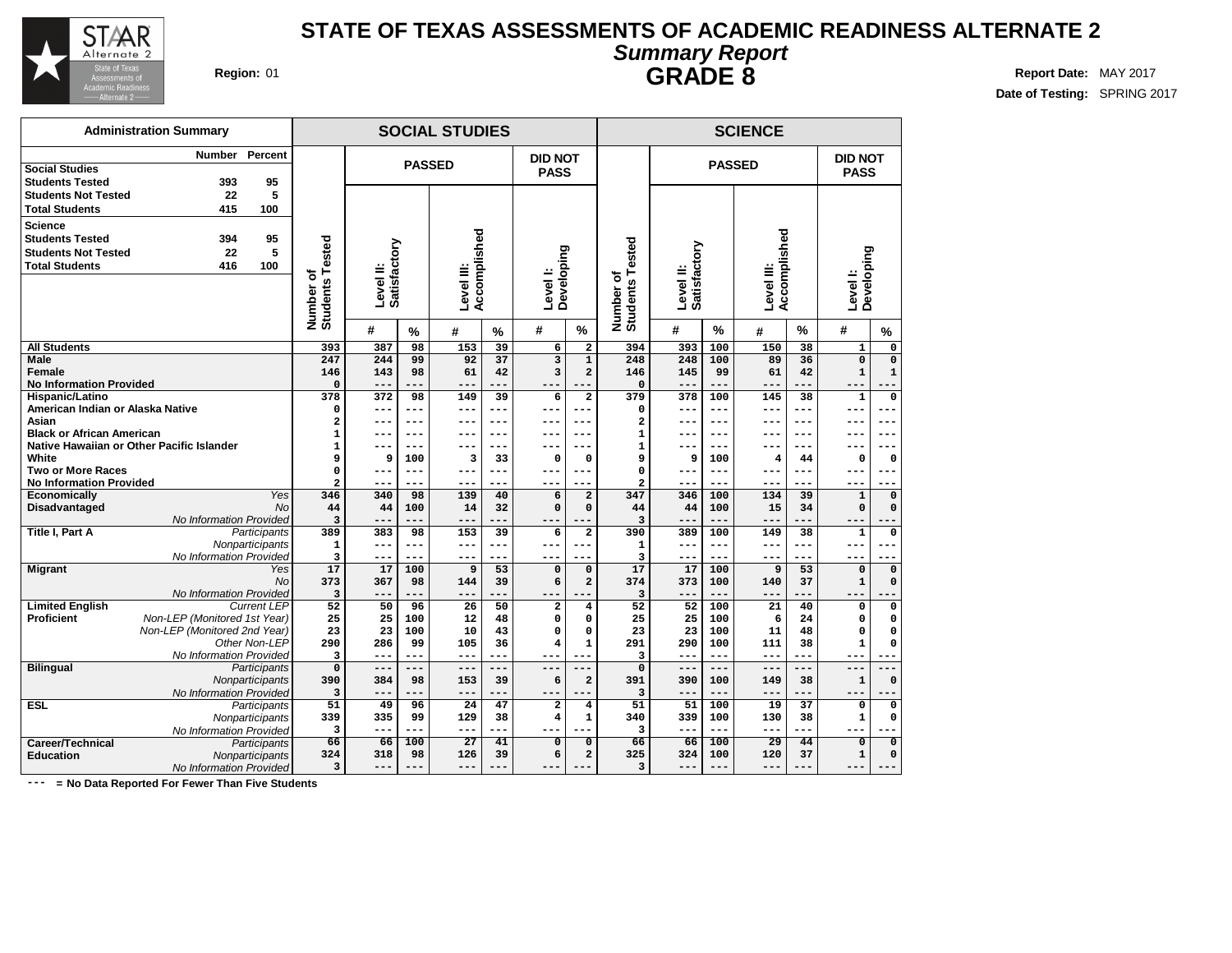

## **STATE OF TEXAS ASSESSMENTS OF ACADEMIC READINESS ALTERNATE 2 Summary Report**

**Region:** 01 **Report Date:** SPRING 2017 **Date of Testing:** SPRING 2017

| <b>Administration Summary</b>                                                                                                         |                            |                           |               | <b>ALGEBRAI</b>          |                |                                      |          | <b>BIOLOGY</b>                 |                            |               |                         |                        |                               |                                                |                                       | <b>U.S. HISTORY</b>      |               |                              |           |                                  |                |
|---------------------------------------------------------------------------------------------------------------------------------------|----------------------------|---------------------------|---------------|--------------------------|----------------|--------------------------------------|----------|--------------------------------|----------------------------|---------------|-------------------------|------------------------|-------------------------------|------------------------------------------------|---------------------------------------|--------------------------|---------------|------------------------------|-----------|----------------------------------|----------------|
| Percent<br>Number<br>Algebra I<br><b>Students Tested</b><br>92<br>335                                                                 |                            |                           | <b>PASSED</b> |                          |                | <b>DID NOT</b><br><b>PASS</b>        |          |                                |                            | <b>PASSED</b> |                         |                        | <b>DID NOT</b><br><b>PASS</b> |                                                |                                       |                          | <b>PASSED</b> |                              |           | <b>DID NOT</b><br><b>PASS</b>    |                |
| 30<br>8<br><b>Students Not Tested</b><br><b>Total Students</b><br>365<br>100                                                          |                            |                           |               |                          |                |                                      |          |                                |                            |               |                         |                        |                               |                                                |                                       |                          |               |                              |           |                                  |                |
| <b>Biology</b><br><b>Students Tested</b><br>301<br>92<br><b>Students Not Tested</b><br>26<br>8<br><b>Total Students</b><br>327<br>100 | Tested                     | Level II:<br>Satisfactory |               | Accomplished             |                |                                      |          | ested                          |                            |               | Accomplished            |                        |                               |                                                |                                       | actory                   |               | Accomplished                 |           |                                  |                |
| <b>U.S. History</b><br>257<br><b>Students Tested</b><br>89<br>33<br>11<br><b>Students Not Tested</b>                                  | ৳<br>Number of<br>Students |                           |               | Level III:               |                | Level I:<br>Developing               |          | ৳<br>Number o<br>Students      | Level II:<br>Satisfactory  |               | Level III:              |                        | Level I:<br>Developing        |                                                | <b>Students Tested</b><br>৳<br>Number | Level II:<br>Satisfac    |               | Level III:                   |           | Developing<br>Level I:           |                |
| <b>Total Students</b><br>100<br>290                                                                                                   |                            | #                         | %             | #                        | %              | #                                    | $\%$     |                                | #                          | $\%$          | #                       | $\%$                   | #                             | $\frac{9}{6}$                                  |                                       | #                        | %             | #                            | %         | #                                | $\%$           |
| <b>All Students</b>                                                                                                                   | 335                        | 316                       | 94            | 187                      | 56             | 19                                   | 6        | 301                            | 288                        | 96            | 106                     | 35                     | 13                            | $\overline{4}$                                 | 257                                   | 241                      | 94            | 93                           | 36        | 16                               | 6              |
| Male<br>Female                                                                                                                        | 216<br>119                 | 203<br>113                | 94<br>95      | 118<br>69                | 55<br>58       | 13<br>6                              | 6<br>5   | 184<br>117                     | 176<br>112                 | 96<br>96      | 59<br>47                | 32<br>40               | 8<br>5                        | $\overline{\mathbf{4}}$<br>$\overline{\bf{4}}$ | 168<br>89                             | 156<br>85                | 93<br>96      | 67<br>26                     | 40<br>29  | 12<br>$\overline{4}$             | 4              |
| <b>No Information Provided</b><br>Hispanic/Latino                                                                                     | $\Omega$<br>325            | ---<br>306                | ---<br>94     | $---$<br>180             | $---$<br>55    | $- - -$<br>19                        | 6        | $\Omega$<br>291                | $---$<br>278               | ---<br>96     | ---<br>101              | ---<br>35              | $- - -$<br>13                 | ---<br>$\overline{\bf 4}$                      | $\Omega$<br>245                       | $- -$<br>229             | .<br>93       | ---<br>88                    | ---<br>36 | $- -$<br>16                      | ---<br>7       |
| American Indian or Alaska Native<br>Asian                                                                                             | $\Omega$                   | ---                       | ---           | $---$                    | $--$           | $---$                                |          | 0<br>0                         | $--$                       | ---           | ---                     | ---                    | ---                           | $--$                                           | $\Omega$<br>$\overline{\mathbf{2}}$   | $--$                     | ---           | $---$                        | ---       | $---$                            | ---            |
| <b>Black or African American</b>                                                                                                      |                            | ---<br>---                | ---<br>---    | ---<br>---               | $- - -$<br>--- | $- - -$<br>---                       |          | 3                              | ---                        | ---           | ---<br>---              | ---<br>-- <b>-</b>     | ---                           | $- -$<br>--                                    | $\mathbf 1$                           | $- -$                    | ---<br>---    | $---$<br>---                 |           | $- - -$<br>---                   | ---<br>---     |
| Native Hawaiian or Other Pacific Islander                                                                                             |                            | ---                       | ---           | ---                      | $- - -$        | $--$                                 | ---      | 0                              | ---                        | ---           | ---                     | ---                    | ---                           | $- -$                                          | $\Omega$                              | $- -$                    | $- - -$       | $---$                        | $--$      | $- -$                            | ---            |
| White                                                                                                                                 |                            | ---                       | ---           | ---                      | $- - -$        | $--$                                 | $- -$    | 7                              | 7                          | 100           | $\overline{\mathbf{3}}$ | 43                     | $\Omega$                      | $\Omega$                                       | 8                                     |                          | 100           | 3                            | 38        | -0                               | $\Omega$       |
| <b>Two or More Races</b>                                                                                                              | $\Omega$                   | ---                       | ---           | ---                      | $- - -$        | $--$                                 |          | 0                              | $--$                       | ---           | ---                     | ---                    | $- - -$                       | $---$                                          | $\Omega$                              | $- -$                    | $--$          | $---$                        | ---       | $--$                             | ---            |
| <b>No Information Provided</b>                                                                                                        |                            | ---                       | ---           | ---                      | $- - -$        | $- - -$                              |          | $\Omega$                       | $- - -$                    | ---           | ---                     | ---                    | ---                           | $- -$                                          | $\overline{1}$                        | ---                      | ---           | $- - -$                      | ---       | $- - -$                          | ---            |
| Yes<br><b>Economically</b>                                                                                                            | 287                        | 271                       | 94            | 167                      | 58             | 16                                   | 6        | 258                            | 247                        | 96            | 97                      | 38                     | 11                            | $\overline{4}$                                 | 221                                   | 205                      | 93            | 80                           | 36        | 16                               | -7             |
| <b>Disadvantaged</b><br><b>No</b><br>No Information Provided                                                                          | 48                         | 45                        | 94<br>---     | 20<br>$---$              | 42<br>$- -$    | 3                                    | 6        | 43<br>$\Omega$                 | 41                         | 95            | 9                       | 21<br>---              | $\overline{a}$                | 5                                              | 35<br>$\mathbf{1}$                    | 35                       | 100           | 13                           | 37<br>--- | $\Omega$                         | $\mathfrak{c}$ |
| Title I, Part A<br>Participants                                                                                                       | $\Omega$<br>321            | $---$<br>304              | 95            | 180                      | 56             | $- - -$<br>17                        | ---<br>5 | 286                            | $---$<br>274               | ---<br>96     | ---<br>100              | 35                     | $- - -$<br>12                 | ---                                            | 241                                   | $- -$<br>225             | ---<br>93     | $---$<br>82                  | 34        | $- - -$<br>16                    | ---<br>7       |
| Nonparticipants                                                                                                                       | 14                         | 12                        | 86            | $\mathbf{z}$             | 50             | $\overline{\mathbf{2}}$              | 14       | 15                             | 14                         | 93            | 6                       | 40                     | $\mathbf{1}$                  | 7                                              | 15                                    | 15                       | 100           | 11                           | 73        | $\Omega$                         | $\Omega$       |
| No Information Provided                                                                                                               | $\mathbf 0$                | $---$                     | ---           | $---$                    | ---            | $- - -$                              |          | $\mathbf 0$                    | ---                        | ---           | ---                     | ---                    | $- - -$                       | $- -$                                          | $\mathbf{1}$                          | $- -$                    | ---           | ---                          | ---       | $---$                            | ---            |
| Migrant<br>Yes                                                                                                                        | 5                          | 5                         | 100           | $\overline{4}$           | 80             | $\mathbf 0$                          | $\Omega$ | $\overline{3}$                 | ---                        | ---           | ---                     | $-$ - $-$              | $- - -$                       | $---$                                          | $\overline{7}$                        |                          | 100           | $\overline{4}$               | 57        | $\mathbf{0}$                     | $\Omega$       |
| <b>No</b>                                                                                                                             | 330                        | 311                       | 94            | 183                      | 55             | 19                                   | 6        | 298                            | 285                        | 96            | 104                     | 35                     | 13                            | 4                                              | 249                                   | 233                      | 94            | 89                           | 36        | 16                               | 6              |
| No Information Provided<br><b>Current LEP</b>                                                                                         | $\mathbf 0$<br>47          | ---                       | ---<br>91     | $---$<br>24              | ---            | $---$                                | ---<br>9 | $\Omega$                       | $---$<br>30                | ---<br>97     | ---<br>9                | ---                    | ---                           | ---<br>3                                       | $\mathbf{1}$<br>24                    | $---$                    | ---           | ---                          | ---<br>38 | $---$<br>$\overline{2}$          | ---            |
| <b>Limited English</b><br><b>Proficient</b><br>Non-LEP (Monitored 1st Year)                                                           | 10                         | 43<br>9                   | 90            | $7\phantom{.0}$          | 51<br>70       | $\overline{\mathbf{4}}$<br>${\bf 1}$ | 10       | 31<br>10                       | 10                         | 100           | 1                       | 29<br>10               | $\mathbf{1}$<br>$\mathbf 0$   | $^{\circ}$                                     | $7\phantom{.0}$                       | 22<br>7                  | 92<br>100     | 9<br>$\overline{\mathbf{3}}$ | 43        | $\Omega$                         | 8<br>$\Omega$  |
| Non-LEP (Monitored 2nd Year)                                                                                                          | 12                         | 12                        | 100           | 9                        | 75             | $\Omega$                             | $\Omega$ | 10                             | 10                         | 100           | 6                       | 60                     | $\Omega$                      | $\Omega$                                       | $\overline{7}$                        |                          | 71            | $\overline{a}$               | 29        | $\overline{\mathbf{2}}$          | 29             |
| Other Non-LEP                                                                                                                         | 266                        | 252                       | 95            | 147                      | 55             | 14                                   | 5        | 250                            | 238                        | 95            | 90                      | 36                     | 12                            | 5                                              | 218                                   | 206                      | 94            | 79                           | 36        | 12                               | 6              |
| No Information Provided                                                                                                               | $\mathbf 0$                | $---$                     | ---           | $---$                    | $---$          | $---$                                | ---      | $\Omega$                       | $--$                       | ---           | ---                     | ---                    | $- - -$                       | $--$                                           | $\mathbf{1}$                          | $--$                     | ---           | $\qquad \qquad - -$          | ---       | $---$                            | ---            |
| <b>Bilingual</b><br>Participants                                                                                                      | $\mathbf 0$                | $---$                     | ---           | $---$                    | $---$          | $---$                                |          | $\Omega$                       | $---$                      | ---           | ---                     | ---                    | ---                           | $---$                                          | $\Omega$                              | $---$                    | ---           | ---                          | ---       | $---$                            | ---            |
| Nonparticipants                                                                                                                       | 335                        | 316                       | 94            | 187                      | 56             | 19                                   | 6        | 301                            | 288                        | 96            | 106                     | 35                     | 13                            | 4                                              | 256                                   | 240                      | 94            | 93                           | 36        | 16                               | 6              |
| No Information Provided<br><b>ESL</b>                                                                                                 | $\mathbf 0$<br>42          | $---$<br>38               | ---<br>90     | $- -$<br>$\overline{21}$ | ---<br>50      | $- - -$<br>$\overline{4}$            | 10       | $\mathbf 0$<br>$\overline{27}$ | $- - -$<br>$\overline{26}$ | ---<br>96     | ---<br>6                | ---<br>$\overline{22}$ | $- - -$<br>1                  | ---<br>4                                       | $\mathbf{1}$<br>$\overline{23}$       | $- -$<br>$\overline{21}$ | .<br>91       | $---$<br>8                   | ---<br>35 | $- -$<br>$\overline{\mathbf{2}}$ | ---<br>9       |
| Participants<br>Nonparticipants                                                                                                       | 293                        | 278                       | 95            | 166                      | 57             | 15                                   | 5        | 274                            | 262                        | 96            | 100                     | 36                     | 12                            | 4                                              | 233                                   | 219                      | 94            | 85                           | 36        | 14                               | 6              |
| No Information Provided                                                                                                               | $\Omega$                   | $---$                     | ---           | $---$                    | $- -$          | $---$                                | ---      | $\Omega$                       | $---$                      | ---           | ---                     | ---                    | $- - -$                       | $- - -$                                        | $\mathbf{1}$                          | $- -$                    | ---           | $---$                        | ---       | $---$                            | ---            |
| Career/Technical<br>Participants                                                                                                      | 168                        | 157                       | 93            | 99                       | 59             | 11                                   |          | 168                            | 160                        | 95            | 61                      | 36                     | 8                             |                                                | 137                                   | 131                      | 96            | 50                           | 36        | 6                                | 4              |
| <b>Education</b><br>Nonparticipants                                                                                                   | 166                        | 158                       | 95            | 87                       | 52             | 8                                    | 5        | 132                            | 127                        | 96            | 45                      | 34                     | 5                             | $\overline{4}$                                 | 119                                   | 109                      | 92            | 43                           | 36        | 10                               | 8              |
| No Information Provided                                                                                                               | $\mathbf{1}$               | ---                       | ---           | ---                      |                | $---$                                |          | $\mathbf{1}$                   | ---                        |               | ---                     |                        |                               | $---$                                          | $\mathbf{1}$                          |                          |               | ---                          |           | ---                              |                |